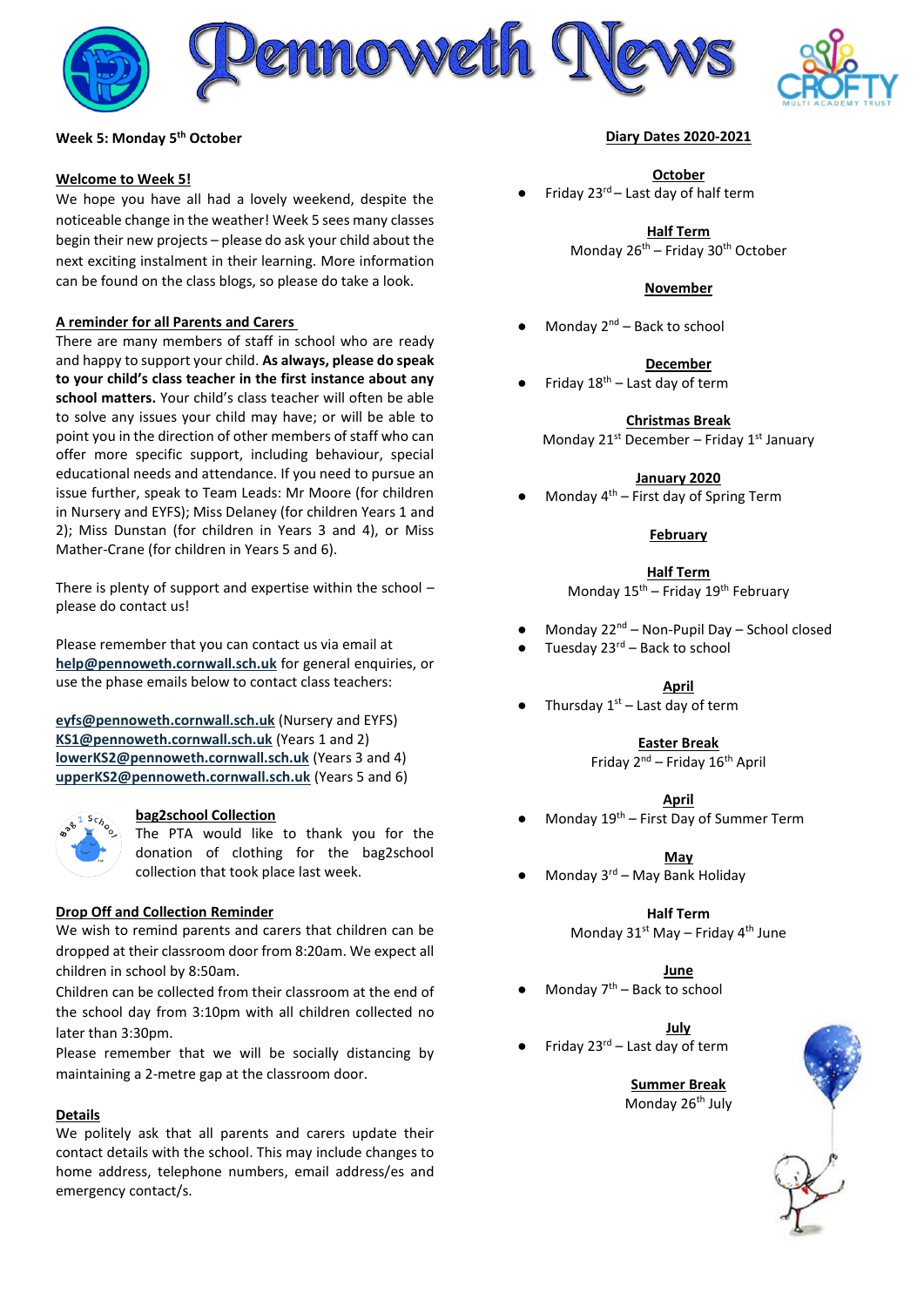# **Who has been spotted…?**

We are delighted to announce the latest recipients of our character qualities. Well done to the following children who have been spotted by staff!

Each character represents a quality we believe to be important not only in school and education but also in the wider community.

Considerate children are thoughtful, caring, sympathetic, helpful, polite, attentive, mindful and patient, amongst other qualities. If a child is inquisitive, they are curious, inquiring, questioning, intrigued and eager to know.

Children who show they are courageous will be bold, brave, valiant adventurous and determined.

If a child is spotted as being fun, they will be enthusiastic, excited, energetic, cheerful, light-hearted and will laugh!

We also have our Stars of the Week, who have been classroom superstars and have showed a range of great qualities! Well done to the children chosen as this week's Star of the Week!

| Quality     | Children Spotted in EYFS and Key Stage 1 | <b>Children Spotted in Key Stage 2</b> |
|-------------|------------------------------------------|----------------------------------------|
| Considerate | Pendennis: Rosen                         | Newlyn: Jazmin                         |
|             | Restormel: Massen                        | Porthleven: Ruby                       |
|             | Tintagel: Amber                          | Mevagissey: Fletcher                   |
|             | Porthcurno: Joseph                       | Pendeen: Leo                           |
|             | Gwithian: Leon                           | Lizard: Kyle                           |
|             | Marazion: Blaise                         | Godrevy: Fineas                        |
| Inquisitive | Pendennis: Leon                          | Newlyn: Leon                           |
|             | Restormel: Charlie                       | Porthleven: Dovydas                    |
|             | Tintagel: Ash                            | Mevagissey: Summer                     |
|             | Porthcurno: Nicola                       | Pendeen: Chloe                         |
|             | Gwithian: Megan                          | Lizard: Ella                           |
|             | <b>Marazion: William</b>                 | Godrevy: Ollie                         |
| Courageous  | Pendennis: Miley                         | Newlyn: Layla                          |
|             | Restormel: Lucy                          | Porthleven: Brandon                    |
|             | Tintagel: Ezra                           | Mevagissey: Tommy                      |
|             | Porthcurno: Sarah                        | Pendeen: Yeshua                        |
|             | Gwithian: Abi                            | Lizard: Bradley                        |
|             | Marazion: Jacob                          | Godrevy: Leah                          |
| Fun         | Pendennis: Molly                         | Newlyn: Oskar                          |
|             | Restormel: Georgie                       | Porthleven: Jesha                      |
|             | Tintagel: Henry                          | Mevagissey: Walter                     |
|             | Porthcurno: Keira                        | Pendeen: Exodus                        |
|             | Gwithian: Starla                         | Lizard: Zennor                         |
|             | Marazion: Elsie                          | Godrevy: Matthew                       |
| of the      | Restormel: Aliza                         | Newlyn: Scarlett                       |
|             | Tintagel: Zakary                         | Porthleven: Gracie-Mae                 |
|             | Porthcurno: Cody                         | Mevagissey: Henry                      |
|             | Gwithian: Nathan                         | Pendeen: Casey                         |
|             | Marazion: Freddie                        | Lizard: Kyden                          |
|             |                                          | Godrevy: Sophie                        |

# **Calling Any Potential Governors!**

Do you think you can help the school move forward? We are currently looking for more parents and carers to join our School Governors team. Governors are responsible for overseeing the management side of a school and enable the school to run as effectively as possible, working alongside senior leaders and supporting teachers to provide excellent education to children. If you are interested in joining the team at this exciting time for Pennoweth, please call the main office on 01209 215671.

# **Application for School Places (September 2021)**

Information was attached to last week's newsletter detailing how to apply for a place in EYFS and Year 7 starting in September 2021. The closing date for EYFS applications is 15<sup>th</sup> January 2021. The closing date for secondary school applications is 31<sup>st</sup> October 2020. Click **<https://www.cornwall.gov.uk/education-and-learning/>** to access Cornwall Council's School Admissions site.

# **Introducing the New NHS COVID-19 App**

The new NHS COVID-19 app is now available to download for free in England and Wales. Information and resources, including guidance on how to download the app can be found by clicking **<https://www.covid19.nhs.uk/information-and-resources.html>**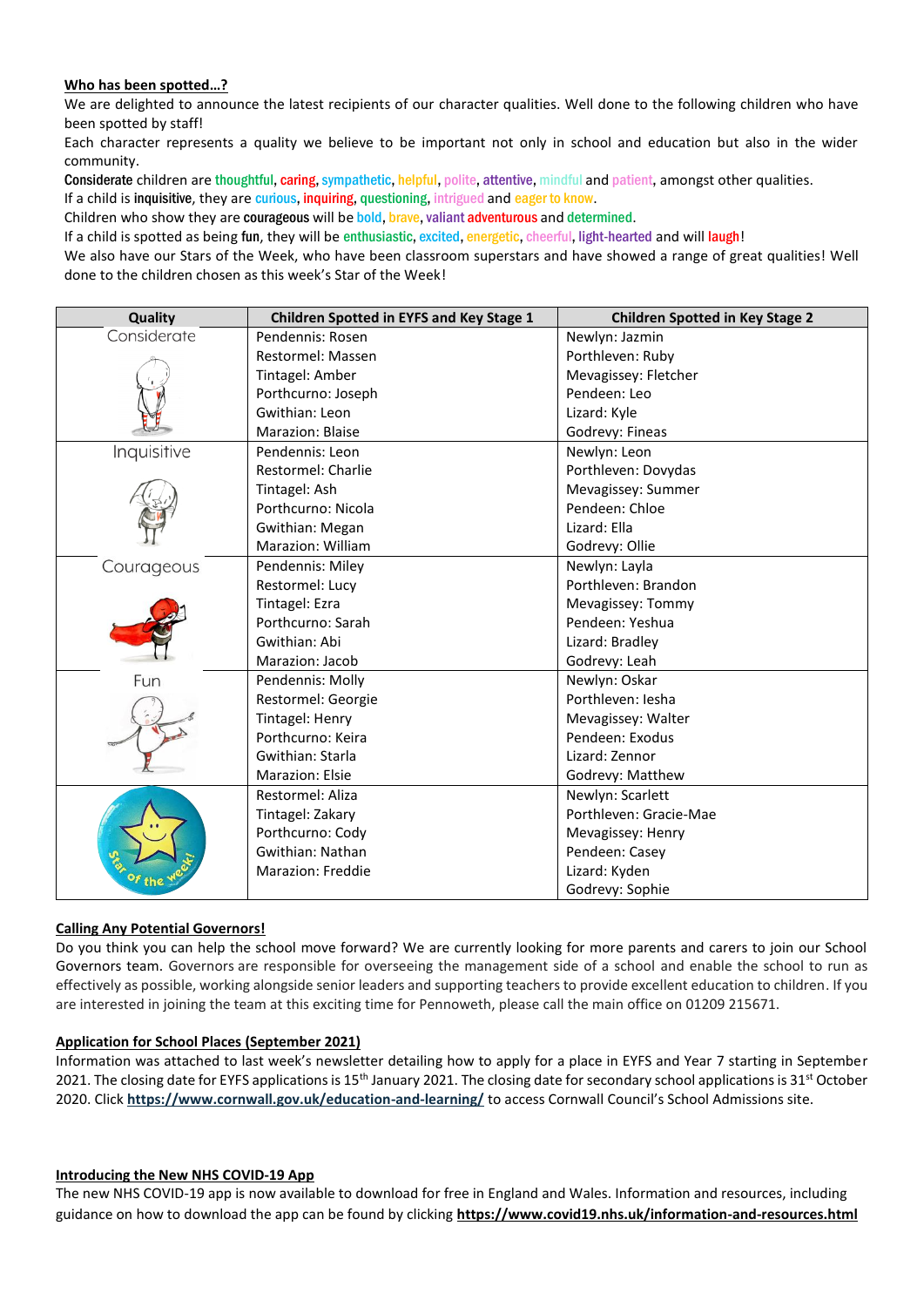The leaflet for parents and carers explaining how the app works is attached below. Please also click [https://youtu.be/fp0kHcr\\_Pi4](https://youtu.be/fp0kHcr_Pi4)for a short video on how the app can be used.



# **Unauthorised Exceptional Leave of Absence Information**

The law requires parents and carers to ensure their children receive an efficient full-time education, and every minute of every day is important. Please help them not to miss any of this valuable time.

We hope that when you have read the information outlined on our website, you will consider that your child's education is too important to take holidays during term time.

*If your child is absent from school without authorisation, you will be committing an offence under the Education Act 1996. We may submit a request to Cornwall Council for a Penalty Notice to be issued, in accordance with Sections 444A and 444B of the said Act. Penalty Notices are issued per liable parent, per child and each carry a fine of £60 if paid within 21 days or £120 if paid after this but within 28 days. Failure to pay the Penalty Notice may result in legal action. Absence not authorised by the school may result in a prosecution in the Magistrates' Court under Section 444(1) or Section 444(1A) of the Education Act 1996, leading to a fine of up to £2,500 and/or a custodial sentence. Cornwall Council may also apply for the costs incurred in taking the matter to Court.*

#### **Unauthorised Late Marks Information**

If your child is arriving late – after the register has closed at 9am – it will be coded as a U, which is an unauthorised late mark. If your child accrues 10 unauthorised late marks within 100 sessions (10 weeks) you will be committing an offence under the Education Act 1996.

Persistent absence/unauthorised lates, not authorised by the school, may result in a prosecution in the Magistrates Courts, leading to fines up to £2500 and/or custodial sentences.

#### **Child Absence**

Please do contact us as soon as possible if your child is going to be absent from school. Messages can be left on the answer phone if your call is not taken.